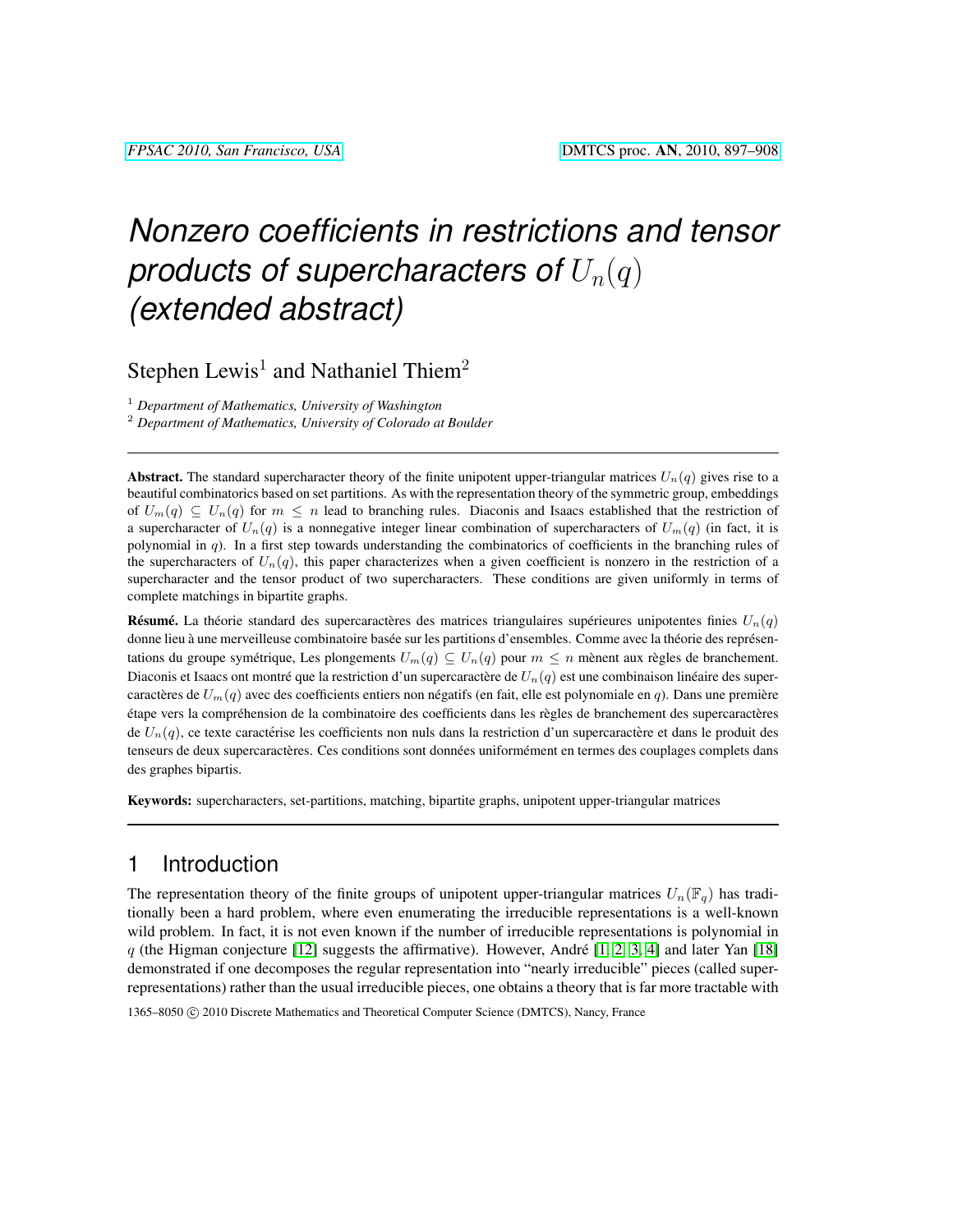beautiful combinatorial underpinnings. Later, work of Arias-Castro, Diaconis and Stanley [\[7\]](#page-11-6) demonstrated that this theory could even be used in place of the usual representation theory in an application to random walks, and for more general supercharacter theories, Otto [\[15\]](#page-11-7) has shown that they can be used to bound nilpotence classes of nilpotent algebras.

While it has been a guiding principle that the supercharacter theory of  $U_n(q)$  is analogous to the representation theory of the symmetric group  $S_n$ , many  $U_n$ -analogues of  $S_n$  results remain to be worked out. Some of the known observations include

- (a) The irreducible characters of  $S_n$  are indexed by partitions of n, and the supercharacters of  $U_n(\mathbb{F}_q)$ are indexed by (a q-analogue of) set partitions of  $\{1, 2, \ldots, n\}$  [\[1,](#page-11-1) [18,](#page-11-5) [7\]](#page-11-6),
- (b) For  $S_n$ , Young subgroups are a natural family of subgroups which give the corresponding character rings a Hopf structure through induction and restriction. Similarly, [\[16\]](#page-11-8) defines an analogue to Young subgroups for  $U_n(q)$ , noting that while in the  $S_n$ -case the particular embedding of the subgroup typically does not matter, in the  $U_n(q)$ -case it is critical [\[14,](#page-11-9) [17\]](#page-11-10). These subgroups are indexed by set-partitions instead of integer partitions.
- (c) As an algebra, the ring of symmetric functions model restriction/induction branching rules for the characters of  $S_n$  considered simultaneously for all  $n \geq 0$ . The corresponding ring for the supercharacters of  $U_n(\mathbb{F}_q)$  seems to be the ring of symmetric functions in non-commuting variables [\[16\]](#page-11-8).

This paper attempts to better understand the combinatorics of branching rule coefficients for the supercharacters of  $U_n(\mathbb{F}_q)$ .

In the symmetric group case, the irreducible character  $\chi^{\mu} \times \chi^{\nu}$  appears in the decomposition of the restricted character

$$
\operatorname{Res}_{S_{|\mu|} \times S_{|\nu|}}^{S_{|\lambda|}}(\chi^{\lambda})
$$

only if  $\mu, \nu \subset \lambda$ . For  $U_n(q)$  this paper gives both necessary and sufficient conditions for analogous result, using the close relationship between tensor products and restrictions in this case. In particular, the main results of this abstract are

- **Theorem [3.1.](#page-6-0)** Given a set partition  $\lambda$  and subgroup  $U_K \subseteq U_n$ , there is a bipartite graph  $\Gamma_K(\lambda)$  such that the trivial character appears in the decomposition of  $\text{Res}_{U_K}^{U_n}(\chi^{\lambda})$  if and only if the graph has a complete matching.
- **Theorem [4.1.](#page-8-0)** Given set partitions  $\lambda$ ,  $\mu$ , and  $\nu$ , there is a bipartite graph  $\Gamma(\lambda, \mu, \nu)$  such that the  $\chi^{\nu}$ appears in the decomposition of  $\chi^{\lambda} \otimes \chi^{\mu}$  if and only if the graph has a complete matching.
- **Theorem [4.3.](#page-10-0)** Given set partitions  $\lambda$ ,  $\mu$  and subgroup  $U_K \subseteq U_n$ , there is a bipartite graph  $\Gamma_K(\lambda, \mu)$  such that the  $\chi^{\mu}$  appears in the decomposition of  $\text{Res}_{U_K}^{U_n}(\chi^{\lambda})$  if and only if the graph has a complete matching.

The bipartite graphs referenced in all three results have a uniform construction as described in Section [4.1,](#page-7-0) and are remarkably easy to construct given the initial data. However, the description of the bipartite graph in Theorem [3.1](#page-6-0) is particularly nice, so we describe it separately in Section [3.1.](#page-6-1) A fundamental part of extending Theorem [3.1](#page-6-0) to Theorem [4.1](#page-8-0) and Theorem [4.3](#page-10-0) is a result that rewrites tensor products as restriction, as follows.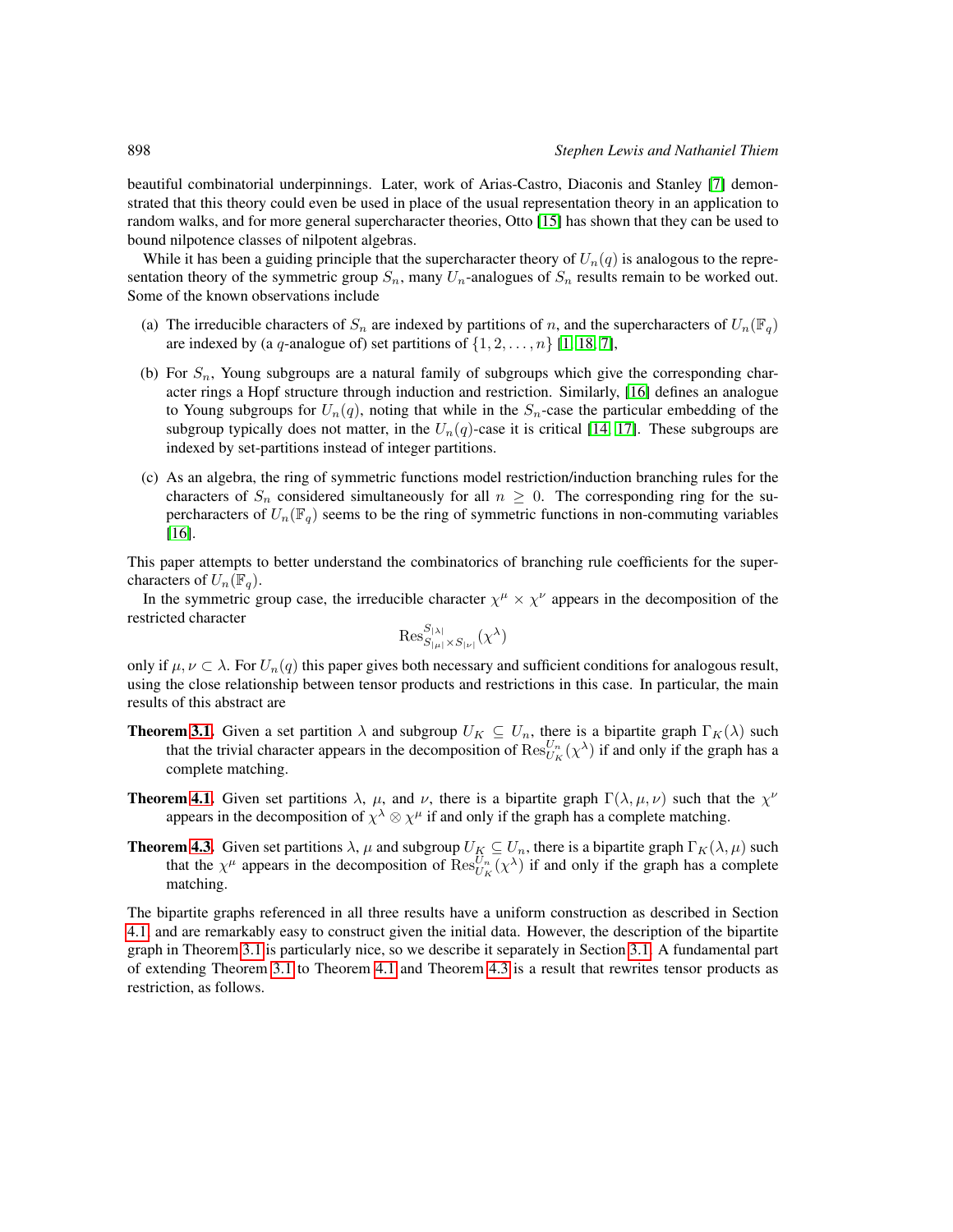*Nonzero supercharacter branching coefficients* 899

**Theorem [4.2](#page-10-1)** Given two supercharacters  $\chi^{\lambda}$  and  $\chi^{\mu}$  of  $U_K$ , there exists a supercharacter  $\chi^{\nu}$  and groups  $U_{K'} \subseteq U_L$  with  $U_{K'} \cong U_K$  such that  $\chi^{\lambda} \otimes \chi^{\mu}$  (under the internal point-wise product) is the same character of  $U_K$  as  $q^{-r} \text{Res}_{U'_K}^{U_L}(\chi^{\nu})$  is of  $U_{K'}$ , where  $r \in \mathbb{Z}_{\geq 0}$ .

While these results do not give a complete description of the coefficients, [\[8\]](#page-11-11) showed that these coefficients are always positive integers (in fact, polynomial in  $q$ ). Thus, a more explicit understanding of the coefficients remains open.

The supercharacter theory studied in this paper is a particular example of a supercharacter theory that has a more general construction on algebra groups [\[8\]](#page-11-11). Generalizations of this approach have also been studied by André and Neto for maximal unipotents subgroups in other Lie types [\[5,](#page-11-12) [6\]](#page-11-13). This study of a particular supercharacter theory is somewhat different from recent work by [\[11\]](#page-11-14), which attempts to find all the possible supercharacter theories for a given finite group.

#### *Acknowledgements*

Part of this work (in particular Theorem [3.1\)](#page-6-0) was in Lewis' undergraduate honors thesis at the University of Colorado at Boulder. Thiem was supported in part by an NSF grant DMS-0854893.

## 2 Preliminaries

This section sets up the necessary combinatorics of set partitions, which differs from some of the more standard formulations. From this point of view, the parts of the set partition are less important than the relative sizes of the numbers in the same part. We then review the definition of a supercharacter theory, and recall the specific supercharacter theory of interest for the finite groups of unipotent upper-triangular matrices, as developed by André  $[1, 2, 3, 4]$  $[1, 2, 3, 4]$  $[1, 2, 3, 4]$  $[1, 2, 3, 4]$  and Yan  $[18]$ .

#### *2.1 Set partition combinatorics*

Fix a prime power q, and let  $\mathbb{F}_q$  be the finite field with q elements with additive group  $\mathbb{F}_q^+$  and multiplicative group  $\mathbb{F}_q^{\times}$ .

For a finite subset  $K \subseteq \mathbb{Z}_{\geq 1}$ , let

$$
\mathcal{A}_K(q) = \{ i \stackrel{a}{\frown} j \mid i, j \in K, i < j, a \in \mathbb{F}_q^{\times} \},
$$

and

$$
\mathcal{A}(q) = \bigcup_{\substack{K \subseteq \mathbb{Z}_{\geq 1} \\ |K| < \infty}} \mathcal{A}_K(q),
$$

where  $A_{\emptyset}(q) = {\emptyset}$ . We will refer to the non-emptyset elements of  $A(q)$  as *arcs*.

Let

$$
\mathcal{M}(q) = \bigcup_{K \subseteq \mathbb{Z}_{\geq 1} \atop |K| < \infty} \mathcal{M}_K(q), \qquad \text{where} \qquad \mathcal{M}_K(q) = \{\text{finite multisets in } \mathcal{A}_K(q)\}.
$$

For  $\lambda \in \mathcal{M}_K(q)$  and  $j, k \in K$ , let

$$
R_{jk} = \{ j \stackrel{a}{\frown} k \in \lambda \}, \qquad m_{jk}(\lambda) = |R_{jk}|, \qquad \text{and} \qquad \text{wt}_{jk}(\lambda) = \sum_{j \stackrel{a}{\frown} k \in R_{jk}} a \in \mathbb{F}_q, \tag{1}
$$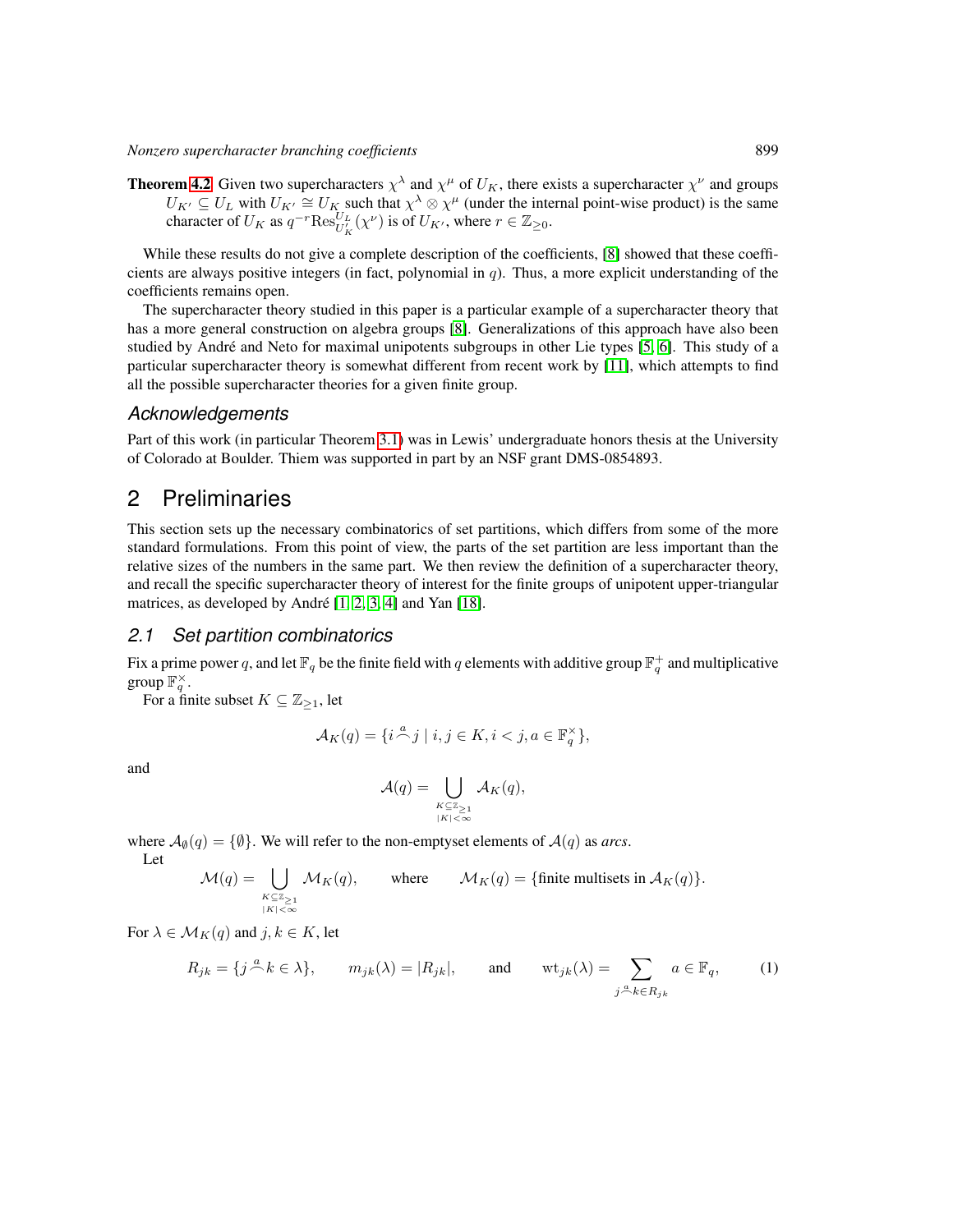where  $R_{jk}$  is a multiset. For example, if

$$
\lambda = \{1^{\frac{a}{2}}4, 1^{\frac{b}{2}}4, 1^{\frac{c}{2}}4, 3^{\frac{d}{2}}5\} = \sqrt{\frac{a}{\frac{a}{2}}} \qquad \qquad \uparrow \qquad \qquad \downarrow
$$
 for  $a, b, c, d \in \mathbb{F}_q^{\times}$ ,

then

$$
R_{14} = \{1 \stackrel{a}{\frown} 4, 1 \stackrel{b}{\frown} 4, 1 \stackrel{c}{\frown} 4\}, \quad m_{14}(\lambda) = 3, \quad \text{wt}_{14}(\lambda) = a + b + c, \quad \text{and} \quad R_{23} = \emptyset.
$$

Note we will use a diagrammatic representation of multisets  $\lambda \in \mathcal{M}_K(q)$ , by associating to each element of K a node (usually arranged along a horizontal line), and each arc  $i \stackrel{a}{\frown} j$  in  $\lambda$  becomes a labeled edge connecting node  $i$  to node  $j$ .

A q-set partition of K is a multiset  $\lambda \in \mathcal{M}_K(q)$  such that if  $i \stackrel{a}{\frown} l, j \stackrel{b}{\frown} k \in \lambda$  are two distinct arcs, then  $i \neq j$  and  $k \neq l$ . Let

$$
\mathcal{S}(q) = \bigcup_{\substack{K \subseteq \mathbb{Z}_{\geq 1} \\ |K| < \infty}} \mathcal{S}_K(q), \qquad \text{where} \qquad \mathcal{S}_K(q) = \{q\text{-set partitions in } \mathcal{M}_K(q)\}.
$$

Note that 2-set partitions of K are set partitions  $\lambda$  of K by the rule that i and j are in the same part if there is a sequence of arcs  $i \stackrel{1}{\frown} j_1, j_1 \stackrel{1}{\frown} j_2, \ldots, j_{m-1} \stackrel{1}{\frown} j \in \lambda$ . That is, the parts of the set partitions are the connected components of the diagrammatic representation of the 2-set partition. For example,



In this sense, q-set partitions are a q-analogue of set partitions (although, strictly speaking, they are  $(q-1)$ analogues of set partitions).

Let  $\lambda \in \mathcal{M}(q)$ . A *conflict in*  $\lambda$  *over* K is either

- (CL) A pair of distinct arcs  $i \stackrel{a}{\frown} l$ ,  $j \stackrel{b}{\frown} k \in \lambda$  such that  $i = j$  and  $k < l$ ,
- (CR) A pair of distinct arcs  $i \stackrel{a}{\frown} l$ ,  $j \stackrel{b}{\frown} k \in \lambda$  such that  $i < j$  and  $k = l$ ,
- (CB) A pair of distinct arcs  $i \stackrel{a}{\frown} l$ ,  $j \stackrel{b}{\frown} k \in \lambda$  such that  $i = j$  and  $k = l$ ,
- (CN) A nonempty multiset  $\{i \stackrel{a}{\frown} k \in \lambda \mid i = j \text{ or } k = j\}$  for some  $j \notin K$ .

Example 1 *The multiset*

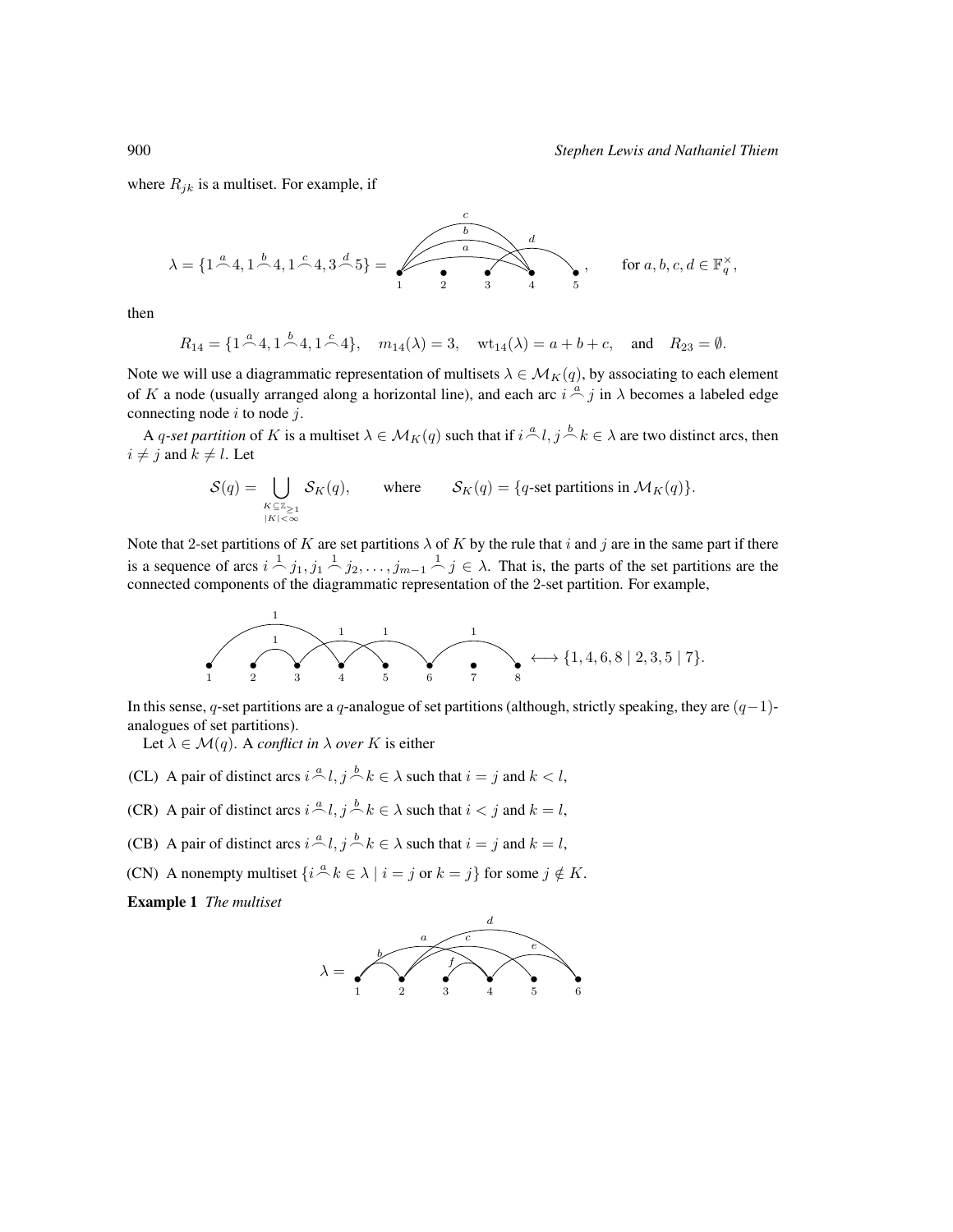*has conflicts*



*over* {1, 2, 3, 5, 6}*, where the conflicts are of type (CL), (CL), (CN), and (CR).*

Conflicts are instances in a multiset which violate the conditions of membership in the set  $\mathcal{S}_K(q)$ .

Remark 1 *There are a variety of* q*-analogues of set partition or Stirling numbers in the literature. This particular* q*-analogue of set partitions is different from the one introduced [\[10\]](#page-11-15) and only seems to appear in connection with supercharacters. There is also a standard construction for* q*-Stirling numbers (see for example* [\[9\]](#page-11-16)), where the Stirling number  $S(n, k; q)$  is defined by "q-counting" the number of elements of  $S_n(2)$  *with*  $n - k$  *arcs.* If we let  $S_q(n, k)$  be the number of elements of  $S_n(q)$  *with*  $n - k$  *elements, we obtain a recursion*

$$
S_q(n,k) = S_q(n-1,k-1) + k(q-1)S_q(n-1,k),
$$

*which is different from the recursion for*  $S(n, k; q)$  *in* [\[9\]](#page-11-16)*.* 

## 2.2 Supercharacters of  $U_n(q)$

Supercharacters were first studied by André in relation to  $U_n(q)$  as a way to find some more tractable way to understand the representation theory of  $U_n(q)$ . Diaconis and Isaacs [\[8\]](#page-11-11) then generalized the concept to arbitrary finite groups, and we reproduce a version of this more general definition below.

A *supercharacter theory* of a finite group G is a pair  $(K, \mathcal{X})$  where K is a partition of G such that

- (a) Each  $K \in \mathcal{K}$  is a union of conjugacy classes,
- (b) The identity element of G is in its own part in  $K$ ,

and  $X$  is a set of characters of  $G$  such that

- (a) For each irreducible character  $\psi$  of G there is a unique  $\chi \in \mathcal{X}$  such that  $\langle \chi, \psi \rangle \neq 0$ ,
- (b) The trivial character  $1 \in \mathcal{X}$ ,
- (c) The characters of  $X$  are constant on the parts of  $K$ ,
- (d)  $|\mathcal{K}| = |\mathcal{X}|$ .

We will refer to the parts of  $K$  as *superclasses* and the characters of  $X$  as *supercharacters*. For more information on the implications of these axioms see [\[8\]](#page-11-11) (including some redundancies in the definition).

For  $n \in \mathbb{Z}_{\geq 1}$ , let  $M_n(\mathbb{F}_q)$  be the ring of  $n \times n$  matrices with entries in the finite field  $\mathbb{F}_q$  with q elements. Let

$$
U_n(q) = \{ u \in M_n(\mathbb{F}_q) \mid u_{ji} = 0, u_{ii} = 1, u_{ij} \in \mathbb{F}_q, i < j \}
$$

be the group of unipotent upper-triangular matrices. For  $K \subseteq \{1, 2, \ldots, n\}$ , let

$$
U_K(q) = \{ u \in U_n(q) \mid u_{ij} = 0, i < j, \text{unless } i, j \in K \}.
$$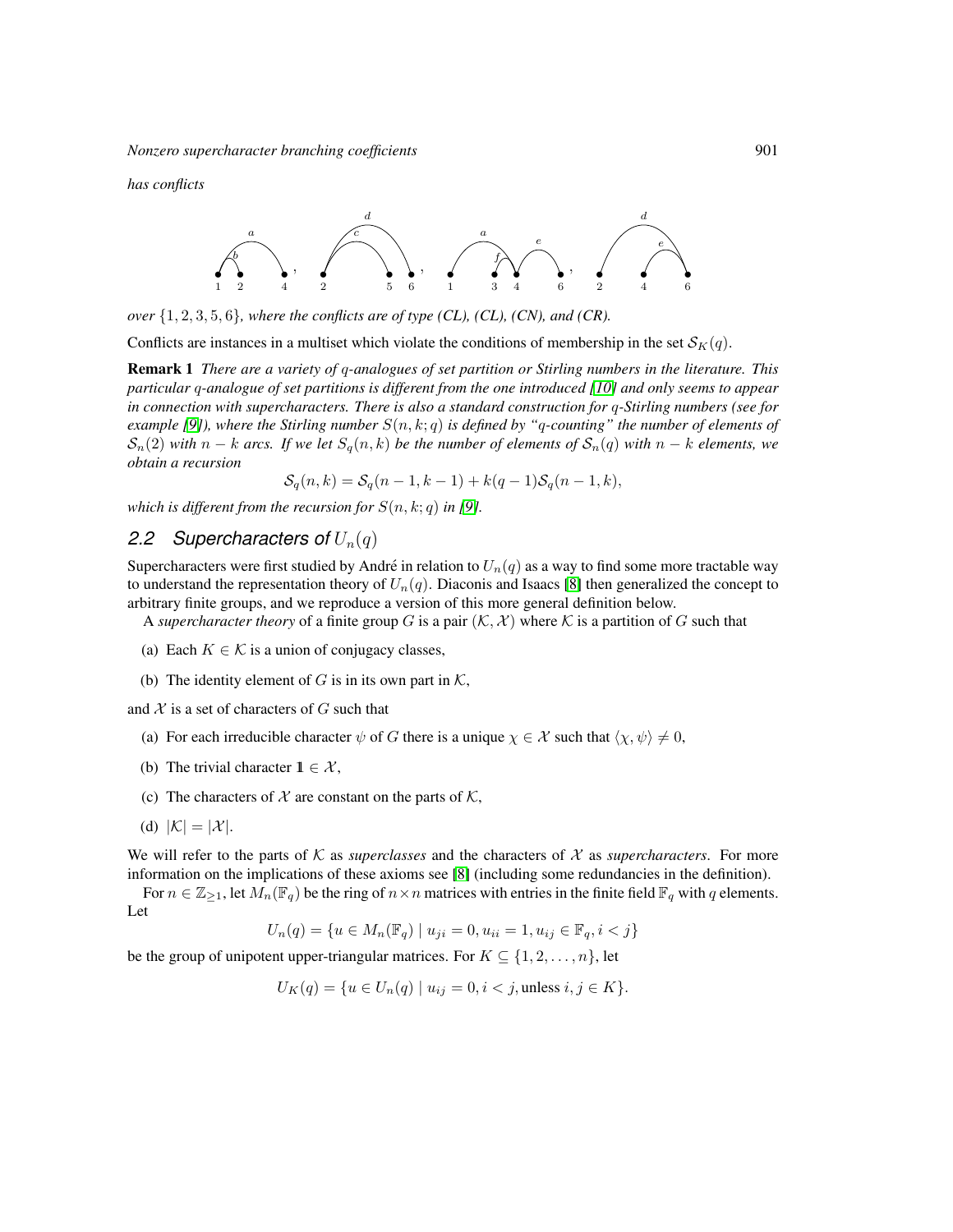Note that  $U_K(q) \cong U_{|K|}(q)$ .

For  $U_K(q)$  there is a standard example of a supercharacter theory developed by André and Yan, where K and X are indexed by q-set partitions of K. For the purpose of this paper it suffices to recall the definition of the supercharacters. Fix a nontrivial group homomorphism,

$$
\vartheta: \mathbb{F}_q^+ \longrightarrow \mathbb{C}^\times.
$$

For  $\lambda \in \mathcal{S}_K(q)$ , there is a supercharacter  $\chi^{\lambda}$  given by

$$
\chi^{\lambda} = \bigotimes_{i \stackrel{\alpha}{\sim} l \in \lambda} \chi^{i \stackrel{\alpha}{\sim} l},\tag{2}
$$

where each  $\chi^{i} \stackrel{\alpha}{\sim} l$  is an irreducible character of  $U_K(q)$  whose value on the superclass indexed by  $\mu \in$  $S_K(q)$  is

$$
\chi^{i\stackrel{a}{\frown}l}(\mu)=\left\{\begin{array}{ll}0,& \text{if } j\stackrel{b}{\frown}k\in\mu\text{ with }i=j
$$

It can be quickly verified that the linear supercharacters of  $U_K(q)$  correspond to  $\lambda \in \mathcal{S}_K(q)$  with  $i \stackrel{a}{\frown} l \in \lambda$ implies  $\{i < j < l \mid j \in K\} = \emptyset$ ; the trivial character is  $\chi^{\emptyset}$ .

The superclass  $\{1\}$  is indexed by  $\emptyset \in \mathcal{S}_L(q)$ . Thus, for  $\lambda \in \mathcal{M}_L(q)$  with  $L \subseteq \mathbb{Z}_{\geq 1}$ , the degree of  $\chi^{\lambda}$  is

$$
\chi^{\lambda}(1) = \prod_{i \stackrel{\alpha}{\sim} l \in \lambda} q^{\left|\{i < j < l | j \in L\}\right|}.
$$

If  $K \subset L$ , then define

$$
r_K^L(\lambda) = |\{(j, i \stackrel{a}{\sim} l) \in L \times \lambda \mid i < j < l, j \notin K\}|. \tag{3}
$$

Note that if  $\lambda \in M_L(q) \cap M_K(q)$  then  $q^{r_K^L(\lambda)}$  is the ratio of the degrees of  $\chi^{\lambda}$  as a character of  $U_L(q)$ and  $\chi^{\lambda}$  as a character of  $U_K(q)$ . It therefore is a constant that frequently comes up in the restriction of supercharacters. In fact, by inspection, if  $\lambda \in \mathcal{M}_L(q) \cap \mathcal{M}_K(q)$ , then

$$
\operatorname{Res}_{U_K(q)}^{U_L(q)}(\chi^{\lambda}) = q^{r_K^L(q)} \chi^{\lambda}.
$$
\n(4)

In general, supercharacters are orthogonal with respect to the usual inner product on class functions, and for  $\lambda, \mu \in S_K(q)$ ,

$$
\langle \chi^{\lambda}, \chi^{\mu} \rangle = \delta_{\lambda \mu} q^{|\mathcal{C}(\lambda)|}, \qquad \text{where} \quad \mathcal{C}(\lambda) = \{ (i \stackrel{a}{\frown} k, j \stackrel{b}{\frown} l) \in \lambda \times \lambda \mid i < j < k < l \},\tag{5}
$$

is the set of *crossings* in  $\lambda$ .

The papers [\[16,](#page-11-8) [17,](#page-11-10) [18\]](#page-11-5) describe local rules for computing restrictions and tensor products. In principle, therefore, one can easily compute restrictions and tensor products in a recursive, algorithmic fashion (see [\[16\]](#page-11-8) for a detailed description of this algorithm, and [\[13\]](#page-11-17) for an implementation of this algorithm in Python). However, this algorithm does not give an obvious combinatorial interpretation of the resulting coefficients.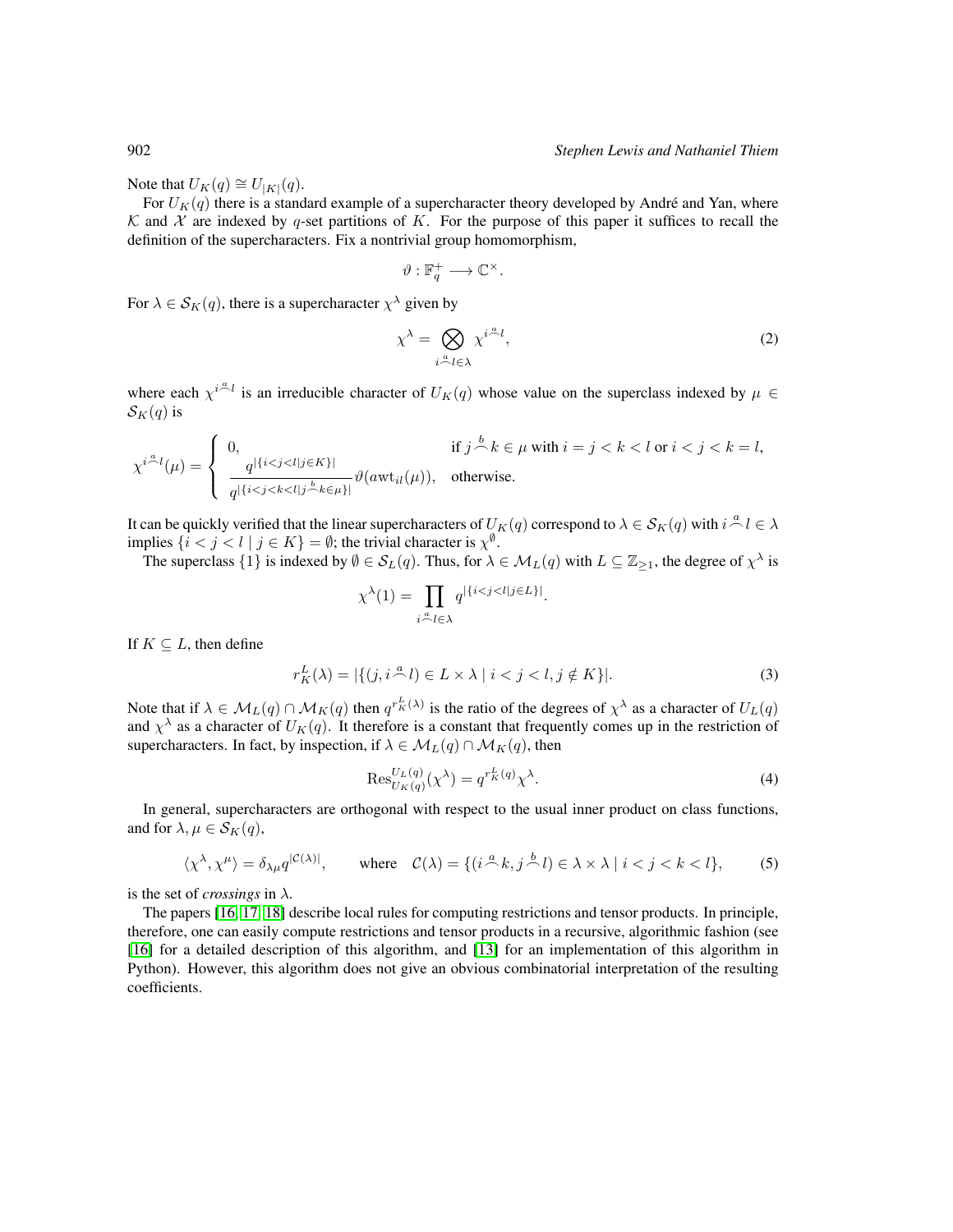## 3 Coefficient of trivial character

This section investigates the coefficient of the trivial character  $1 = \chi^{\emptyset}$  in the restriction from  $U_L(q)$  to a subgroup  $U_K(q)$ . In particular, Theorem [3.1](#page-6-0) characterizes when the coefficient of 1 is nonzero in the restriction of a supercharacter. Although the theorem seems somewhat specific, in later sections we will use it to analyze the coefficients of arbitrary supercharacters in both restrictions and tensor products.

#### <span id="page-6-1"></span>*3.1 Main result*

Given a set partition  $\lambda \in S_L(q)$  and a subset  $K \subseteq L$ , let  $\Gamma_K(\lambda)$  be the bipartite graph given by vertices

$$
V_{\bullet} = \{i \cap j \in \lambda \mid i, j \in K\}
$$
  

$$
V_{\circ} = \{i \cap j \in \lambda \mid i, j \notin K\},\
$$

and an edge from  $j \nc k \in V_0$  to  $i \nc l \in V_0$  if  $i < j < k < l$ . Note that this graph has in general far fewer vertices than  $\lambda$  has arcs. The following theorem is the main result of the paper, and is a model for the remaining results in this paper.

<span id="page-6-0"></span>**Theorem 3.1** *Let*  $K \subseteq L \subseteq \mathbb{Z}_{\geq 1}$  *be finite sets, and let*  $\lambda \in S_L(q)$  *be a q-set partition. Then* 

$$
\langle \operatorname{Res}_{U_K}^{U_L}(\chi^\lambda), \mathbb{1}\rangle \neq 0,
$$

*if and only if the graph*  $\Gamma_K(\lambda)$  *has a complete matching from*  $V_{\bullet}$  *to*  $V_{\circ}$ *.* 

Remark 2 *The complete matching referred to in Theorem [3.1](#page-6-0) is a one-sided matching. That is, every element in* V• *must be matched to a corresponding element in* V◦*, but there could potentially be elements of* V◦ *not matched to elements of* V•*. For example, if*



*then*  $\Gamma_1$  *has a complete matching from*  $V_•$  *to*  $V_°$  *and*  $\Gamma_2$  *does not.* 

Example 2 *If* K = {1, 4, 5, 6, 7, 9} *and*



then  $V_{\bullet} = \{4 \stackrel{c}{\frown} 7, 5 \stackrel{f}{\frown} 6, 7 \stackrel{d}{\frown} 9\}$ ,  $V_{\circ} = \{2 \stackrel{b}{\frown} 10, 3 \stackrel{e}{\frown} 8\}$ , and

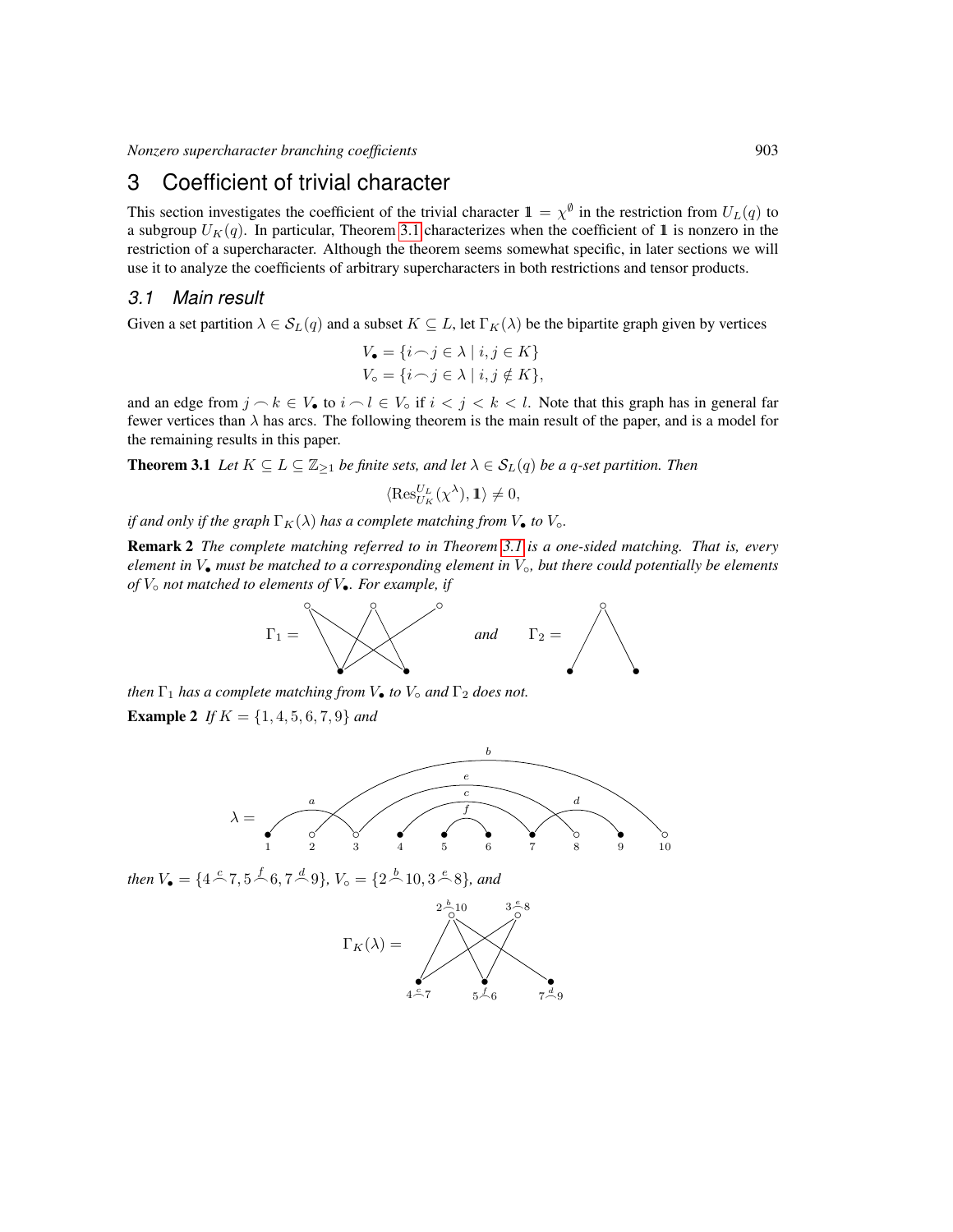*Since this graph has no complete matchings from*  $V_{\bullet}$  *to*  $V_{\circ}$ *, by Theorem [3.1](#page-6-0)*  $\langle \text{Res}_{U_K}^{U_L}(\chi^{\lambda}), 1 \rangle = 0$ *.* 

## 4 Tensor products and general restriction coefficients

Theorem [3.1](#page-6-0) in fact is sufficiently strong that analogous statements can be made for the coefficients of arbitrary supercharacters in the decomposition of tensor products and restrictions. This section begins by developing the appropriate generalization to the graph  $\Gamma_K(\lambda)$ . We then state Theorem [4.1](#page-8-0) for tensor products and Theorem [4.3](#page-10-0) for restrictions. Along the way, Theorem [4.2](#page-10-1) describes how characters corresponding to multisets are the same as restrictions from certain set partitions (up to a scalar multiple).

#### <span id="page-7-0"></span>*4.1 A generalized bipartite graph*

Given  $\lambda \in \mathcal{M}(q)$ , perturb the arcs such that they stack on top of one-another in the following fashion.

(TL) If  $i \stackrel{a}{\frown} j$ ,  $i \stackrel{b}{\frown} k \in \lambda$  with  $j < k$ , then the left endpoint of  $i \stackrel{b}{\frown} k$  is above the left endpoint of  $i \stackrel{a}{\frown} j$ ,



(TR) If  $i \stackrel{a}{\frown} k$ ,  $j \stackrel{b}{\frown} k \in \lambda$  with  $i < j$ , then the right endpoint of  $i \stackrel{a}{\frown} k$  is above the right endpoint of  $j \stackrel{b}{\frown} k$ ,



(TB) If  $|R_{jk}| > 1$ , then

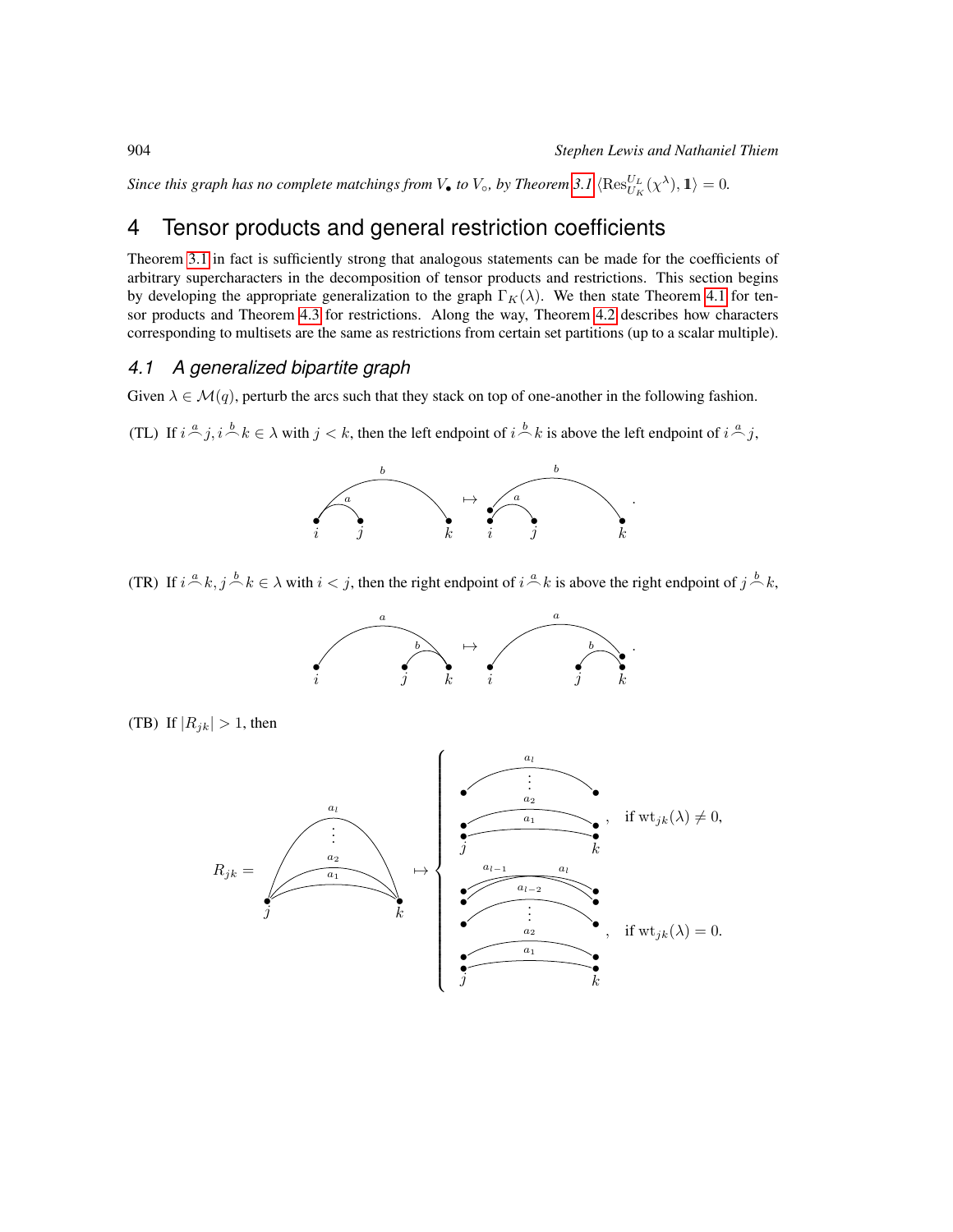#### **Example 3** *For*  $q = 3$ *,*



Define a labeling function  $\Lambda_K : \lambda \to \{(\bullet,\bullet),(\circ,\bullet),(\bullet,\circ),(\circ,\circ)\}\)$ , given by

$$
\Lambda_K(j \stackrel{b}{\frown} k) = (\Lambda_K^L(j \stackrel{b}{\frown} k), \Lambda_K^R(j \stackrel{b}{\frown} k)),
$$

where

$$
\Lambda_K^L(j \stackrel{b}{\frown} k) = \begin{cases}\n\circ & \text{if } j \notin K \text{ or } j \stackrel{b}{\frown} k \text{ starts below an arc starting at } j, \\
\bullet, & \text{otherwise.} \n\end{cases}
$$
\n
$$
\Lambda_K^R(j \stackrel{b}{\frown} k) = \begin{cases}\n\circ & \text{if } k \notin K \text{ or } j \stackrel{b}{\frown} k \text{ ends below an arc ending at } k, \\
\bullet, & \text{otherwise.}\n\end{cases}
$$
\n(6)

In the above example,

$$
\Lambda_{\{1,2,3,4,5\}}(\lambda) = \begin{pmatrix} 2 & 1 & 1 \\ 1 & 2 & 2 \\ 0 & 0 & 0 \\ 1 & 2 & 3 \end{pmatrix} \quad \text{and} \quad \Lambda_{\{2,3,4,5\}}(\lambda) = \begin{pmatrix} 2 & 1 & 1 \\ 0 & 2 & 2 \\ 0 & 0 & 0 \\ 1 & 2 & 3 \end{pmatrix} \quad \text{and} \quad \Lambda_{\{3,4,5\}}(\lambda) = \begin{pmatrix} 2 & 1 & 1 \\ 0 & 2 & 2 \\ 0 & 0 & 0 \\ 0 & 0 & 0 \\ 0 & 0 & 0 \\ 0 & 0 & 0 \end{pmatrix},
$$

where we replace the endpoints of the arcs by their images under  $\Lambda_K$ .

Construct a bipartite graph  $\Gamma_K(\lambda)$  given by vertices

$$
V_{\bullet} = \{ j \stackrel{a}{\frown} k \in \lambda \mid \Lambda_K(j \stackrel{a}{\frown} k) = (\bullet, \bullet) \}
$$

$$
V_{\circ} = \{ j \stackrel{a}{\frown} k \in \lambda \mid \Lambda_K(j \stackrel{a}{\frown} k) = (\circ, \circ) \},
$$

and an edge from  $i \stackrel{a}{\frown} l \in V_0$  to  $j \stackrel{b}{\frown} k \in V_0$  if  $i < j < k < l$ . In our example,

$$
\Gamma_{\{1,2,3,4,5\}}(\lambda) = \begin{matrix} 3\frac{2}{\circ}4 & 3\frac{1}{\circ}5\\ & \text{and} & \Gamma_{\{2,3,4,5\}}(\lambda) =\\ & 2\frac{2}{\circ}3 & 3\frac{1}{\circ}5 \end{matrix} \text{ and } \Gamma_{\{2,3,4,5\}}(\lambda) = \begin{matrix} 1\frac{1}{\circ}4 & 3\frac{2}{\circ}4 & 3\frac{1}{\circ}5\\ & \bullet & \bullet\\ & 2\frac{2}{\circ}3 & 3\frac{1}{\circ}5 \end{matrix}
$$

The main theorem of this section follows, and its proof can be found in Section [4.2.](#page-9-0)

<span id="page-8-0"></span>**Theorem 4.1** *Suppose*  $\lambda, \mu, \nu \in S_K(q)$  *with*  $K \subseteq \mathbb{Z}_{\geq 1}$  *a finite subset. Then* 

$$
\langle \chi^\lambda\otimes\chi^\mu,\chi^\nu\rangle\neq 0
$$

*if and only if*  $\Gamma_K(\lambda \cup \mu \cup \bar{\nu})$  *has a complete matching from*  $V_{\bullet}$  *to*  $V_{\circ}$ *.* 

.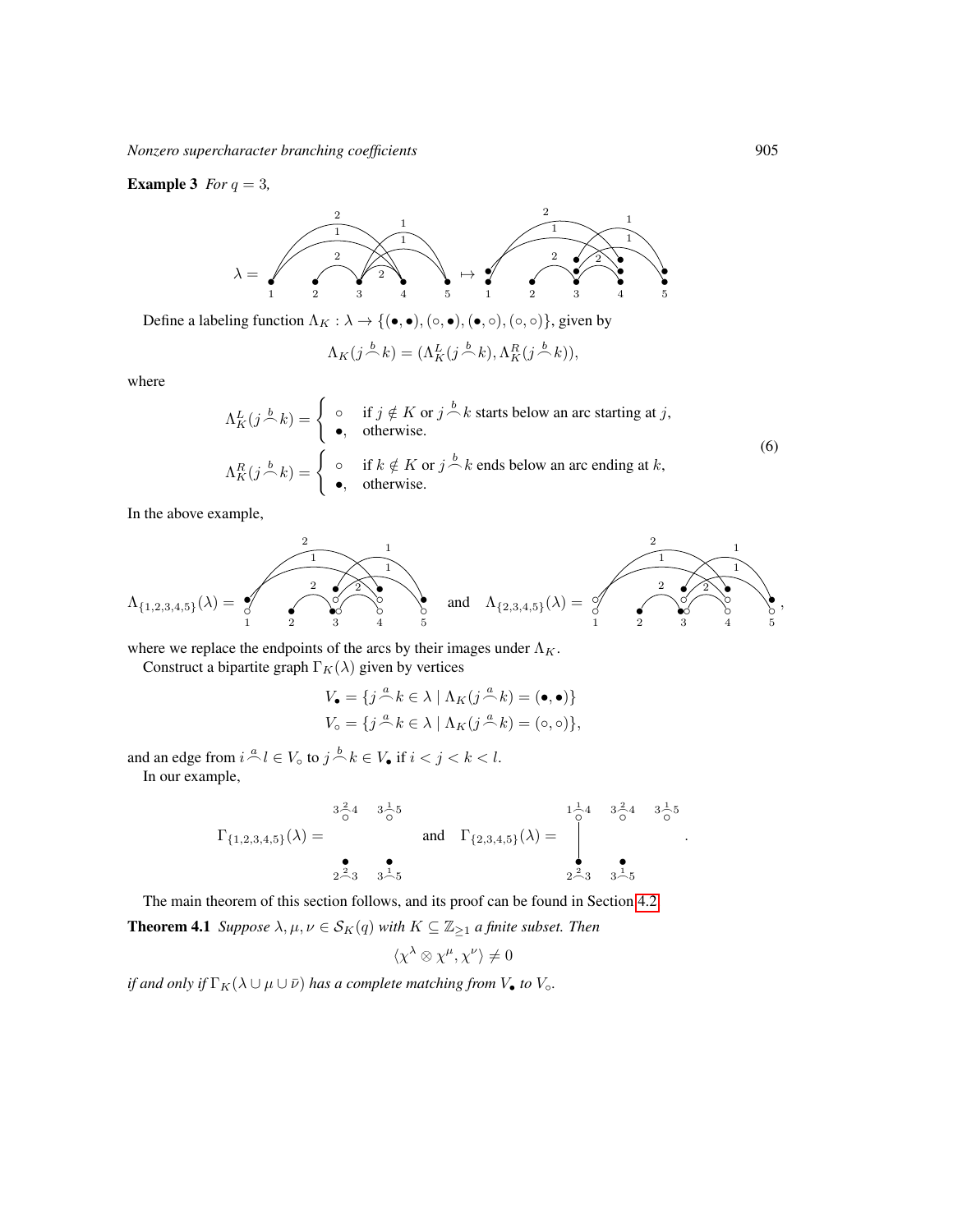#### <span id="page-9-0"></span>*4.2 Straightening rules*

Given  $\lambda \in \mathcal{M}(q)$ , this section describes "straightening" rules that allow us to create a sequence

$$
\lambda = \lambda^{(0)}, \lambda^{(1)}, \cdots, \lambda^{(\ell)},
$$

where at each stage we remove a conflict of type (CL), (CR), or (CB) until we arrive at  $\lambda^{(\ell)} \in S(q)$ . Furthermore, there is an underlying sequence of pairs  $(K^{(0)}, L^{(0)}), (K^{(1)}, L^{(1)}), \ldots, (K^{(\ell)}, L^{(\ell)})$  of finite subsets such that  $|K^{(i)}| = |K|$  and  $\lambda^{(i)} \in M_{K^{(i)} \cup L^{(i)}}(q)$ . While the order in which one applies the straightening rules does matter in terms of which set partition one obtains, for our purposes in this paper (Theorem [4.2,](#page-10-1) below) the differences are irrelevant. The rules are as follows.

For  $a, b \in \mathbb{F}_q^{\times}$ , in moving from  $\lambda^{(m-1)}$  to  $\lambda^{(m)}$  we can



with

$$
K^{(m)} = ([1, i] \cap K^{(m-1)}) \cup ((\mathbb{Z}_{\geq i+1} \cap K^{(m-1)}) + 1)
$$
  

$$
L^{(m)} = ([1, i] \cap L^{(m-1)}) \cup \{i+1\} \cup ((\mathbb{Z}_{\geq i+1} \cap L^{(m-1)}) + 1);
$$



with

$$
K^{(m)} = ([1, k-1] \cap K^{(m-1)}) \cup ((\mathbb{Z}_{\geq k} \cap K^{(m-1)}) + 1),
$$
  

$$
L^{(m)} = ([1, k-1] \cap L^{(m-1)}) \cup \{k\} \cup ((\mathbb{Z}_{\geq k} \cap L^{(m-1)}) + 1);
$$

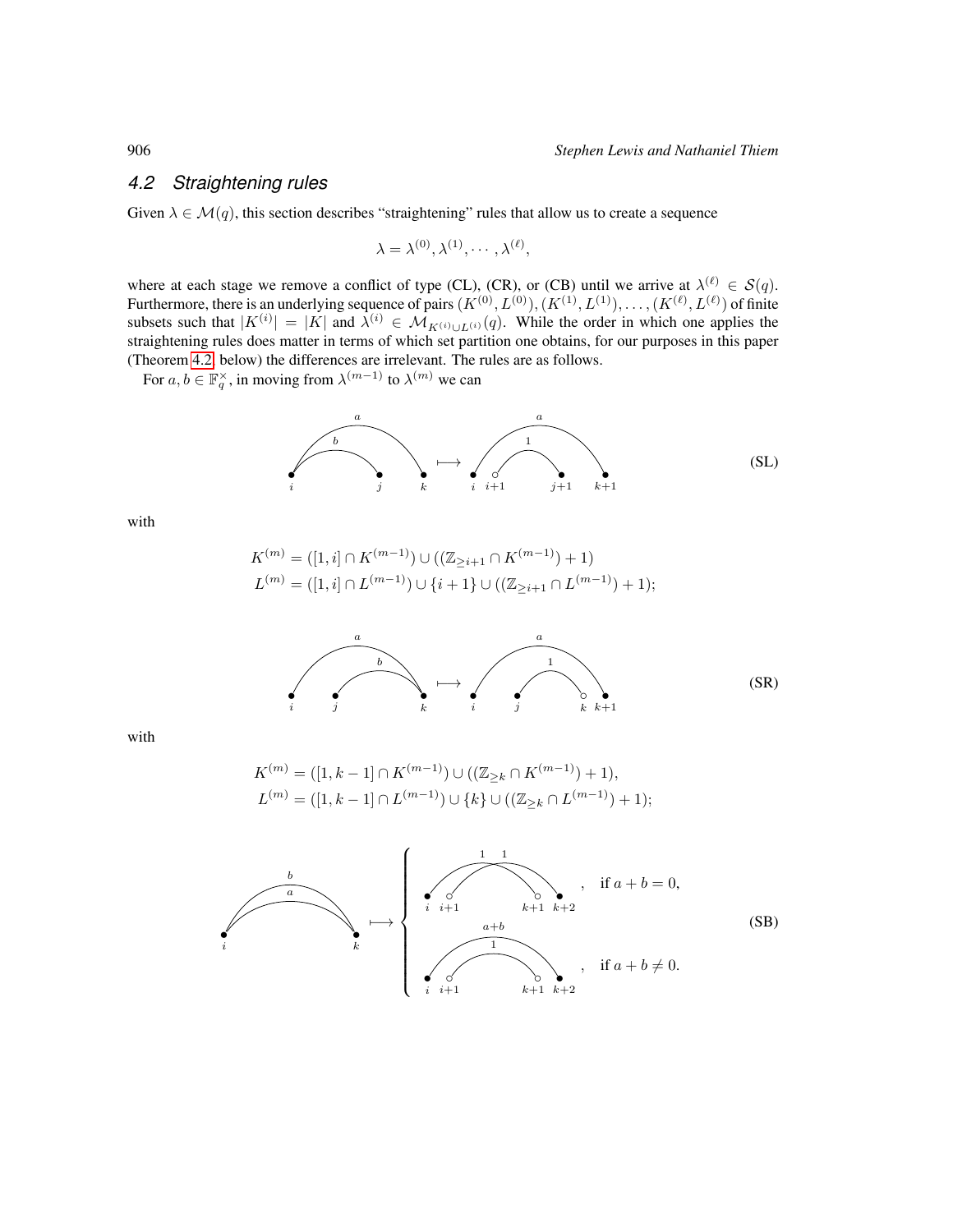*Nonzero supercharacter branching coefficients* 907

with

$$
K^{(m)} = ([1, i] \cap K^{(m-1)}) \cup (([i + 1, k - 1] \cap K^{(m-1)}) + 1) \cup ((\mathbb{Z}_{\geq k} \cap K^{(m-1)}) + 2)
$$
  

$$
L^{(m)} = ([1, i] \cap L^{(m-1)}) \cup \{i + 1\}(([i + 1, k - 1] \cap L^{(m-1)}) + 1) \cup \{k + 1\} \cup ((\mathbb{Z}_{\geq k} \cap L^{(m-1)}) + 2).
$$

In each case there are "new nodes" indicated by  $\circ$  that push all the other node values to the right up (note, we view the •-nodes as being the same though their number labels may change). In fact,  $K^{(m)}$  is the set of original nodes (up to being pushed around) and  $L^{(m)}$  is the set of nodes that were at some point ◦-nodes (see example after Theorem [4.2\)](#page-10-1).

The following lemma states that these rules (SL), (SR) and (SB) do not fundamentally change the underlying character.

<span id="page-10-2"></span>**Lemma 4.1** *Let*  $\lambda \in M_K(q)$  *and apply (SL), (SR) or (SB) to obtain*  $\tilde{\lambda} = \lambda^{(1)} \in M_{K^{(1)} \cup L^{(1)}}(q)$ *. Then*  $\lim_{K \to \infty} a$  *character of*  $U_K \cong U_{K^{(1)}}$ ,

$$
\chi^{\lambda} = q^{-r_{K^{(1)} \cup L^{(1)}}^{K^{(1)}(\tilde{\lambda})}} \text{Res}_{U_{K^{(1)}}^{U_{K^{(1)} \cup L^{(1)}}}(\chi^{\tilde{\lambda}}).
$$

By iterating Lemma [4.1](#page-10-2) to remove all the conflicts of a multiset, we see that up to shifting of indices every tensor product is the same (up to a scalar multiple) as restriction from some supercharacter.

<span id="page-10-1"></span>**Theorem 4.2** Let  $\lambda \in \mathcal{M}_K(q)$ . Then there exists  $\tilde{\lambda} \in \mathcal{S}_{K' \cup L'}(q)$  with  $|K| = |K'|$ , such that

$$
\chi^{\lambda} = q^{-r_{K'}^{K'\cup L'}(\tilde{\lambda})} \text{Res}_{U_{K'}}^{U_{K'\cup L'}}(\chi^{\tilde{\lambda}}).
$$

**Remark 3** *Note that if we assume there are no (CN) conflicts, or*  $\lambda \in M_K(q)$ *, then we may simplify the definition of the labeling function*  $\Lambda_K$  *as follows. If*  $\lambda \in \mathcal{M}_K(q)$  *and*  $\tilde{\lambda} \in \mathcal{S}_{K^{(\ell)} \cup L^{(\ell)}}(q)$  *is obtained by applying (SL), (SR) and (SB), then*

$$
\Lambda_K(j \stackrel{b}{\frown} k) = (\Lambda_K^L(j \stackrel{b}{\frown} k), \Lambda_K^R(j \stackrel{b}{\frown} k)),
$$

*where*

$$
\Lambda_K^L(j \stackrel{b}{\frown} k) = \begin{cases}\n\circ & \text{if } j \in L^{(\ell)}, \\
\bullet, & \text{otherwise.} \n\end{cases}
$$
\n
$$
\Lambda_K^R(j \stackrel{b}{\frown} k) = \begin{cases}\n\circ & \text{if } k \in L^{(\ell)}, \\
\bullet, & \text{otherwise.} \n\end{cases}
$$

Theorem [4.2](#page-10-1) also allows us to extend Theorem [3.1](#page-6-0) to the coefficient of arbitrary supercharacters.

<span id="page-10-0"></span>**Theorem 4.3** *Suppose*  $\lambda \in S_L(q)$  *and*  $\mu \in S_K(q)$  *with*  $K \subseteq L \subseteq \mathbb{Z}_{\geq 1}$  *finite sets. Then* 

$$
\langle \operatorname{Res}_{U_K}^{U_L}(\chi^\lambda), \chi^\mu \rangle \neq 0
$$

*if and only if*  $\Gamma_K(\lambda \cup \bar{\mu})$  *has a complete matching from*  $V_{\bullet}$  *to*  $V_{\circ}$ *.*